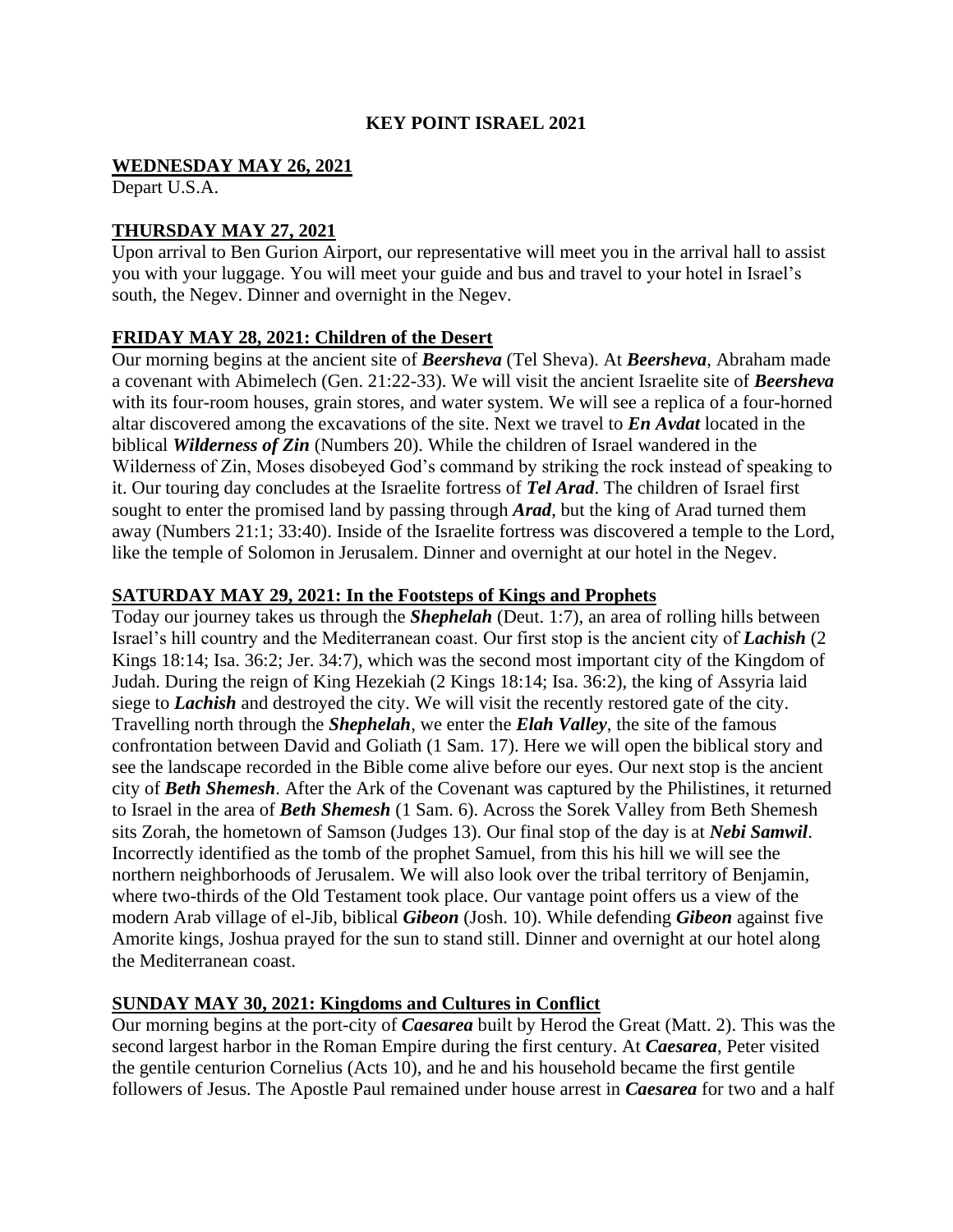years. Here he stood before Felix, Festus, and Agrippa II (Acts 23-25). From the harbor of *Caesarea*, Paul sailed to Rome leaving Israel for the last time. While at the site, we will visit the ancient theater with its magnificent view overlooking the Mediterranean Sea. We will see Herod the Great's palace that served as the residence of the Roman officials in the land, like Pontius Pilate. We will remember Pilate's governorship of Judaea by looking at a replica of a stone inscription mentioning Pilate dedicating a temple to the Roman Emperor Tiberius. Our visit takes us through the ancient stadium and harbor and ends looking at the ancient aqueduct of Caesarea that supplied the city with its water. After departing *Caesarea*, we travel to a fun learning and engaging experience: *Kefar Kedem*. Here we will experience the land of the Bible in a unique way as we learn about shepherding, making bread as they did in the time of the Bible. The flora of biblical Israel comes alive within this small park as the Bible is illuminated as we learn how the land was so important in writing the Bible. Our day concludes at the boyhood home of Jesus, *Nazareth*. We visit the *Church of the Annunciation*, built over the traditional place where the angel Gabriel announced to Mary that she would be the mother of Jesus (Luke 1:26-37). The church is built on top of the ancient village of *Nazareth*, and we will visit a small museum that shows some of the finds and homes from the village. We will end our visit in *Nazareth* with an overlook of the *Jezreel Valley* from Mount Precipice. From this vantage point, we will see the settings for a number of biblical stories. Dinner and overnight at our hotel on the Sea of Galilee.

### **MONDAY MAY 31, 2021: "Who do men say that I am?"**

Today we travel into the Golan Heights and the upper Jordan Valley. Our day begins at the nature reserve of *Dan*. The ancient city of *Dan*, which formed the northern boundary of biblical Israel, sits on the Dan Spring, one of the three tributaries of the *Jordan River***.** In addition to walking through the beautiful nature reserve, we will visit the ancient site of Dan seeing its high place (1 Kings 12:29), Israelite gate, and the Middle Bronze Age gate from the time of Abraham (Gen. 14:14). Next we travel to *Banias*, ancient *Caesarea Philippi* (Matt. 16:13; Mark 8:27). In the vicinity of *Caesarea Philippi*, Jesus asked his disciples, "Who do men say that I am?" From *Banias*, we drive up into the foothills of *Mount Hermon* (Ps. 133) and into the *Golan Heights*. At a high overlook on the Israel-Syrian border, we look into Syria towards Damascus. Dinner and overnight on the Sea of Galilee.

#### **TUESDAY JUNE 1, 2021: The Faith of Jesus**

Our journey today focuses upon the ministry of Jesus around the Sea of Galilee. Our morning begins at *Yardenit*, which provides an opportunity for people to be baptized in the *Jordan River*. Next, we travel to *Almagor*, which overlooks the *Beitsaida Valley* where the *Jordan River* flows into the Sea of Galilee, and where Jesus fed the 5,000 (Luke 9:10-17). Next, we journey to *Chorazin* one of the three cities cursed by Jesus (Matt. 11:21; Luke 10:13). At this site, we see the ancient homes and Jewish ritual immersion pools, as well as the magnificent basalt synagogue from the fifth century AD. Inside the synagogue is a replica of a Seat of Moses (Matt. 23:2). Our journey continues with an opportunity for people to be baptized in the *Jordan River*. From the baptismal, we visit the ancient town of *Capernaum* where Jesus made his home around the lake (Matt. 4:13). Here he healed the centurion's servant (Matt. 8:5). In our visit, we will see the modern church built over an ancient church, which was built over a first century home, identified as the home of Peter. The magnificent limestone synagogue of the fourth century AD has been party reconstructed and looms over the site. From *Capernaum*, we travel to the small museum at *Kibbutz Ginnosar* that houses an ancient boat discovered in the 1980s in the Sea of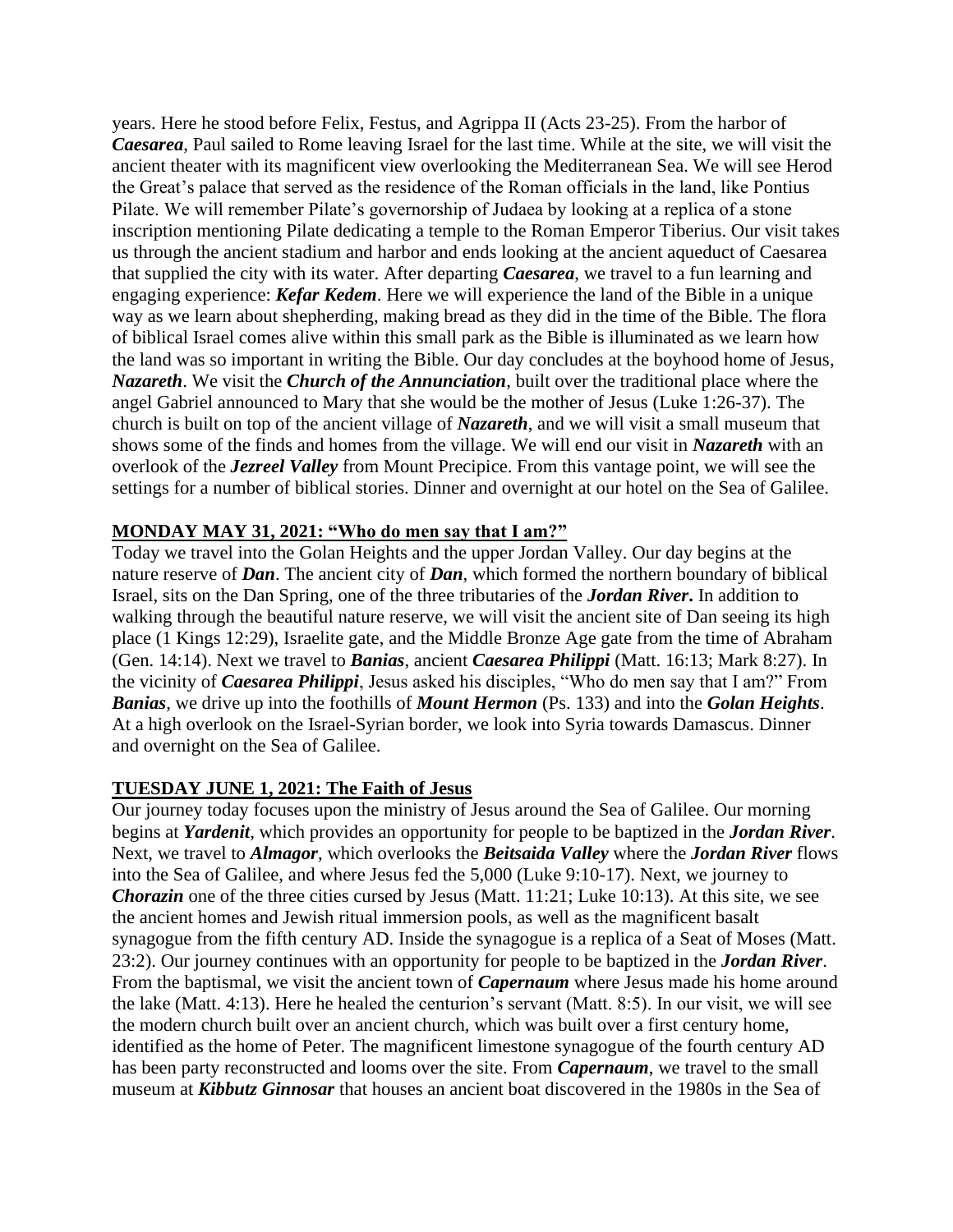Galilee. This boat dates to the first century and was a boat used by fisherman on the lake. Our touring day concludes with a visit to one of the most exciting and important ongoing archaeological excavations in Israel, *Magdala*. Here we will visit one of the few, excavated, first century synagogues in the land of Israel. Its date coincides with the time of Jesus ministry in the area. We will also see wealthy homes from the village, as well as the first century harbor. Our day concludes with an evening boat-ride on the *Sea of Galilee*. The ancient fishermen fished the lake at night. Riding on the waters of the lake in the evening offers a unique opportunity to connect with Jesus and his disciples on the lake. Dinner and overnight at the hotel on the Sea of Galilee.

# **WEDNESDAY JUNE 2, 2021: Biblical Jerusalem**

Today we drive from the Sea of Galilee, the lowest fresh-water lake in the world, through the Jordan River Valley, from Jericho to Jerusalem (Luke 19:1-11). Our morning in Jerusalem begins with a visit to the *Israel Museum*. Here we will see a scale-model of Jerusalem on the eve of its destruction in AD 70. We will visit the Shrine of the Book, which houses some of the Dead Sea Scrolls, including some of the oldest copies of the Old Testament. Our tour of the museum concludes with a walk through the archeological wing to visit the two galleries dedicated to Israel in the Old and New Testament periods. We will see original artifacts found in sites we visited, as well as other artifacts that make the Bible come alive. Next we journey to the *City of David*, the oldest part of Jerusalem, the city David conquered and made his capital. Free time in the Old City of Jerusalem. Dinner and overnight in Jerusalem.

# **THURSDAY JUNE 3, 2021: Jesus' Jerusalem**

Our morning begins with a beautiful view of the city of Jerusalem from the *Mount of Olives*. We walk down the mountain following the modern path used by pilgrims on Palm Sunday visiting the church of *Dominus Flevit*, which remembers Jesus' weeping over the city as he rode into it, and the traditional location of the *Garden of Gethsemane*. We cross the *Kidron Valley* into the Old City and visit *St. Anne's Church* built over top of the Pools of Bethesda (John 5) where Jesus healed the lame man. We will take the opportunity to sing in the beautiful Crusader church on the site. Our journey continues at *Jaffa Gate* where in the first century Herod's palace stood. Here the story of Jesus begins (Matt. 2) with the visit of the wisemen to Herod, and here his story ended because at Herod's palace Jesus stood before Pontius Pilate (Mark 15:16). From *Jaffa Gate*, we walk into the Jewish Quarter and visit the *Herodian Quarter*, a series of priestly homes from the first century. We then walk along the Byzantine Cardo and see the walls of Jerusalem from the eighth century BC and the first century BC. Passing the *Gennath Gate*, we follow the historic route Jesus traveled from Pilate to his place of execution at the *Church of the Holy Sepulcher*. Our day ends along the southern wall of the *Temple Mount*. On the first century street, we see the shops and markets around the Temple, a possible location for the money changers (Luke 19:45-48). We then proceed to the southern entrances of the Temple where we walk the steps ancient pilgrims took to ascend to the Temple. Dinner and overnight at our hotel in Jerusalem.

# **FRIDAY JUNE 4, 2021**

From David's capital, we travel to his hometown, *Bethlehem*. In *Bethlehem*, we remember the birth of Jesus and visit the *Church of Nativity*, the oldest church in the Holy Land, built over the traditional site of Jesus' birth. Dinner and overnight in Jerusalem. From *Bethlehem*, we travel to